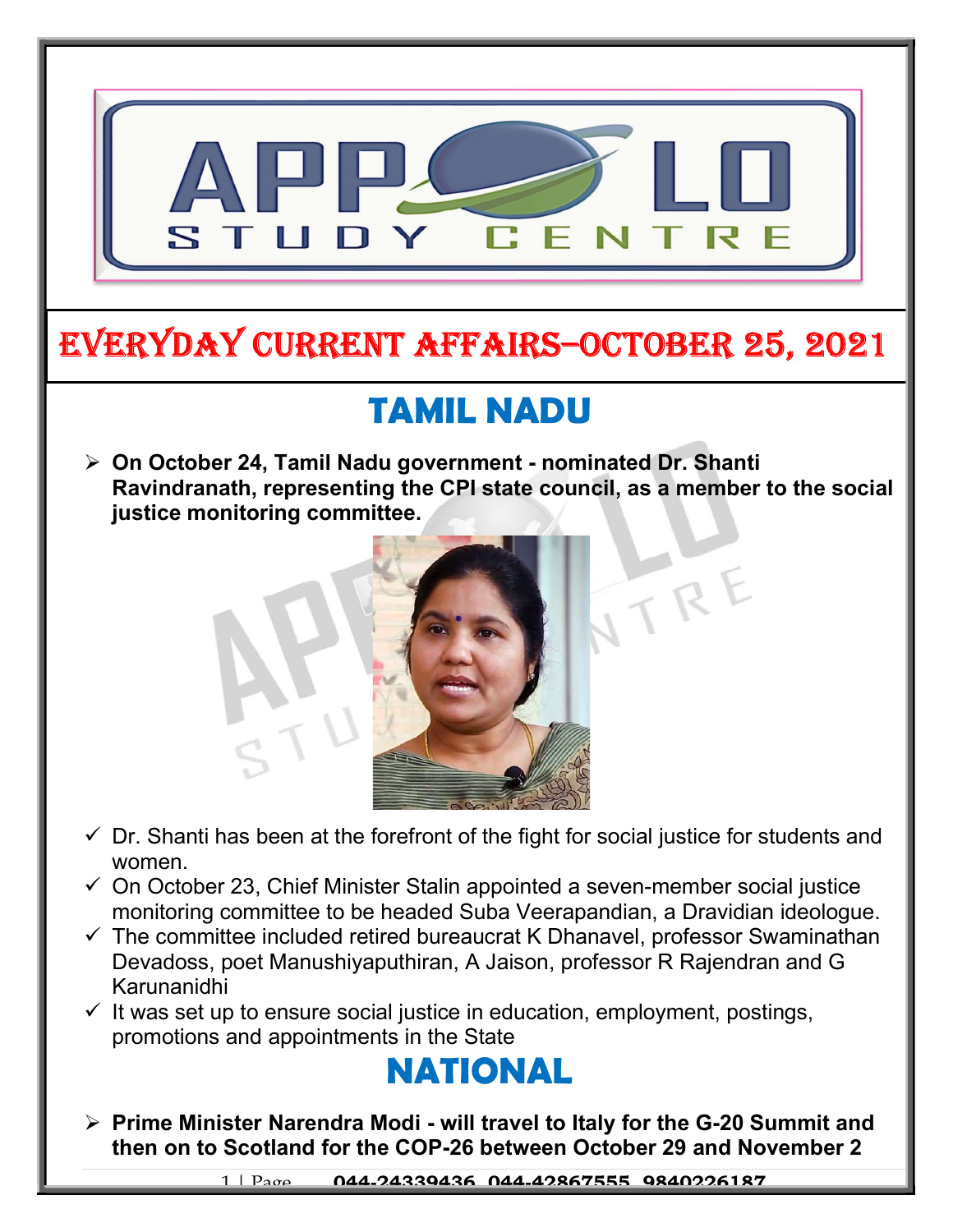- $\checkmark$  PM Modi is expected to hold a series of in-person bilateral meetings, starting with the Italian PM Mario Draghi, and including the Pope.
- $\checkmark$  In the UK, he will have a separate summit meeting with PM Boris Johnson.
- $\checkmark$  Interestingly, Chinese president Xi Jinping will skip an in-person presence at both the multilateral summits.
- $\checkmark$  This will be the 8th G-20 Summit that Prime Minister would be attending.
- $\checkmark$  India is scheduled to host the G-20 Summit in 2023 for the first time.
- $\checkmark$  The forthcoming Summit under the Italian Presidency is centred around the theme 'People, Planet, Prosperity'
- $\checkmark$  It will focus on the areas of recovery from the pandemic and strengthening of global health governance, economic recovery and resilience, climate change and energy transition, and sustainable development and food security.
- $\checkmark$  Prime Minister last attended the COP-21 in Paris in 2015, when the Paris Agreement was concluded, and whose implementation commences this year.
- $\triangleright$  India's mutual evaluation of the Financial Action Task Force (FATF) has again been postponed to next year
- $\checkmark$  Around May 2022, a team from the Paris-based inter-governmental body will assess whether India has been effectively implementing its laws on countering terror-financing and money laundering.
- $\checkmark$  Recently, Pakistan failed to meet the FATF requirements despite having antiterror financing laws.
- $\checkmark$  The Indian government, too, has to provide evidence of "decisive actions" on the ground on effective implementation of anti-money laundering and countering terror financing (AML & CFT) acts.
- $\checkmark$  A National Risk Assessment is currently under way in which each central agency, including the Reserve Bank of India, has been tasked to evaluate vulnerabilities of our banking and financial sectors to money laundering and terror financing.
- $\checkmark$  India's real estate and the gems and jewellery sectors are most prone to money laundering in the country.
- $\checkmark$  Recently, the Central Economic Intelligence Bureau (CEIB), an arm of the finance ministry, had alerted on use of non-profit organisations (NPOs) involved in terror financing.
- $\triangleright$  The Government notified 'Indian Telegraph Right of Way (Amendment) Rules, 2021' on October 22, 2021
- $\checkmark$  The notification incorporates the provisions related to nominal one-time compensation of ₹1,000 per km for establishing overground telegraph line under Indian Telegraph Right of Way Rules, 2016
- $\checkmark$  The notification has also simplified documentation for laying overground telecom cables.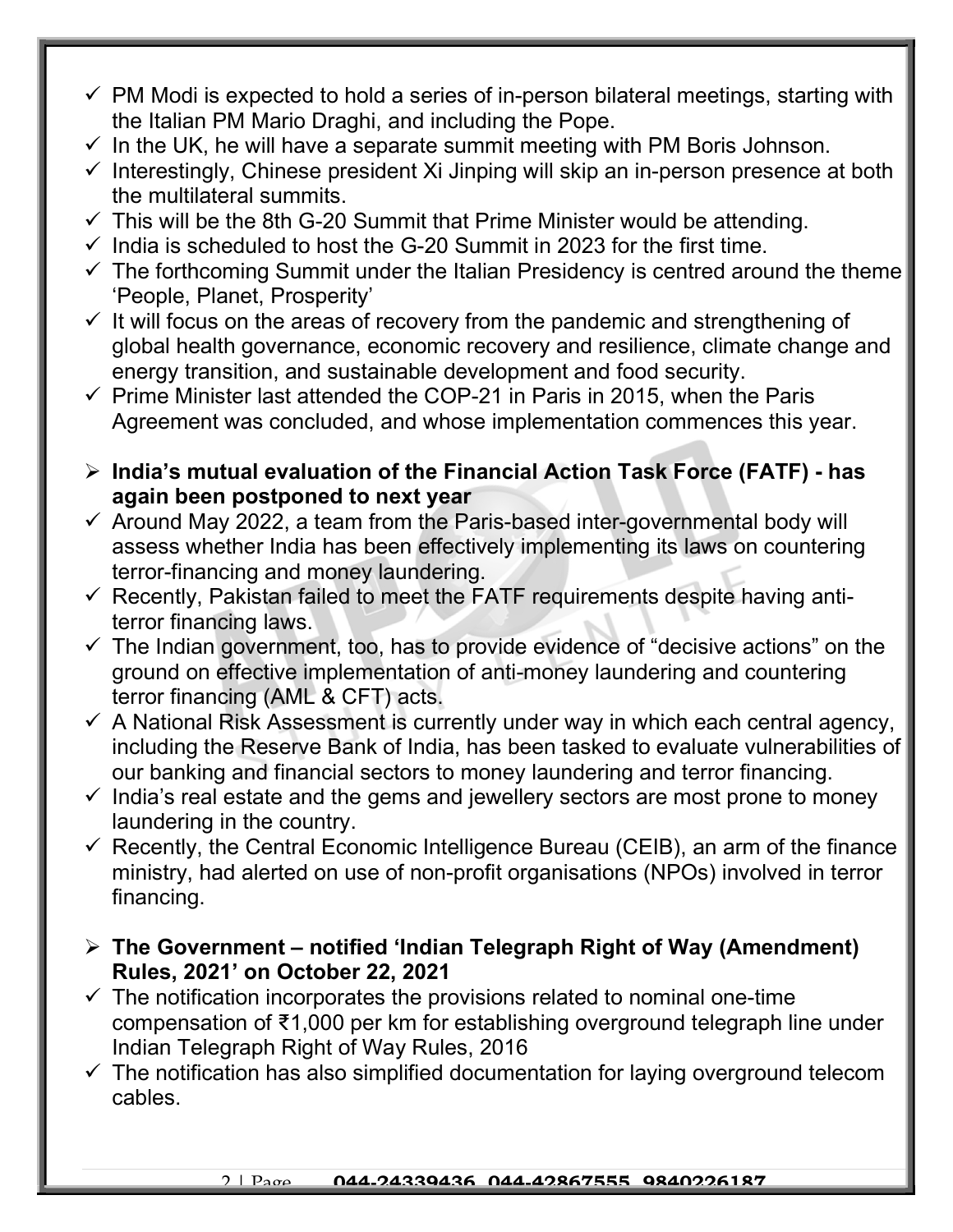$\checkmark$  The notification said there will also be no fee other than administrative fee and restoration charges for establishing, maintaining, working, repairing, transferring or shifting the underground and over ground telegraph infrastructure.

## INDIA AND OTHER COUNTRIES

 $\triangleright$  India and Maldives – signed a memorandum of understanding for the exchange of public finance data in Male on October 24



- $\checkmark$  The agreement was signed by the visiting Comptroller and Auditor General of India Girish Chandra Murmu and the Auditor General of Maldives Hussain Niyazy
- $\checkmark$  The MoU will ensure exchange of information between the two countries on government finances and training of auditors
- $\checkmark$  The CAG will also undertake training programmes for auditors of the Maldives and use its expertise in auditing of environmental and natural resources to help Male in accounting for its national assets.

#### **DEFENCE**

 $\triangleright$  India's first indigenous aircraft carrier, Vikrant - begins second phase of sea trials in the southeast Arabian sea on October 24, 2021



3 | Page | 044.24339436, 044.42867555, 9840226187